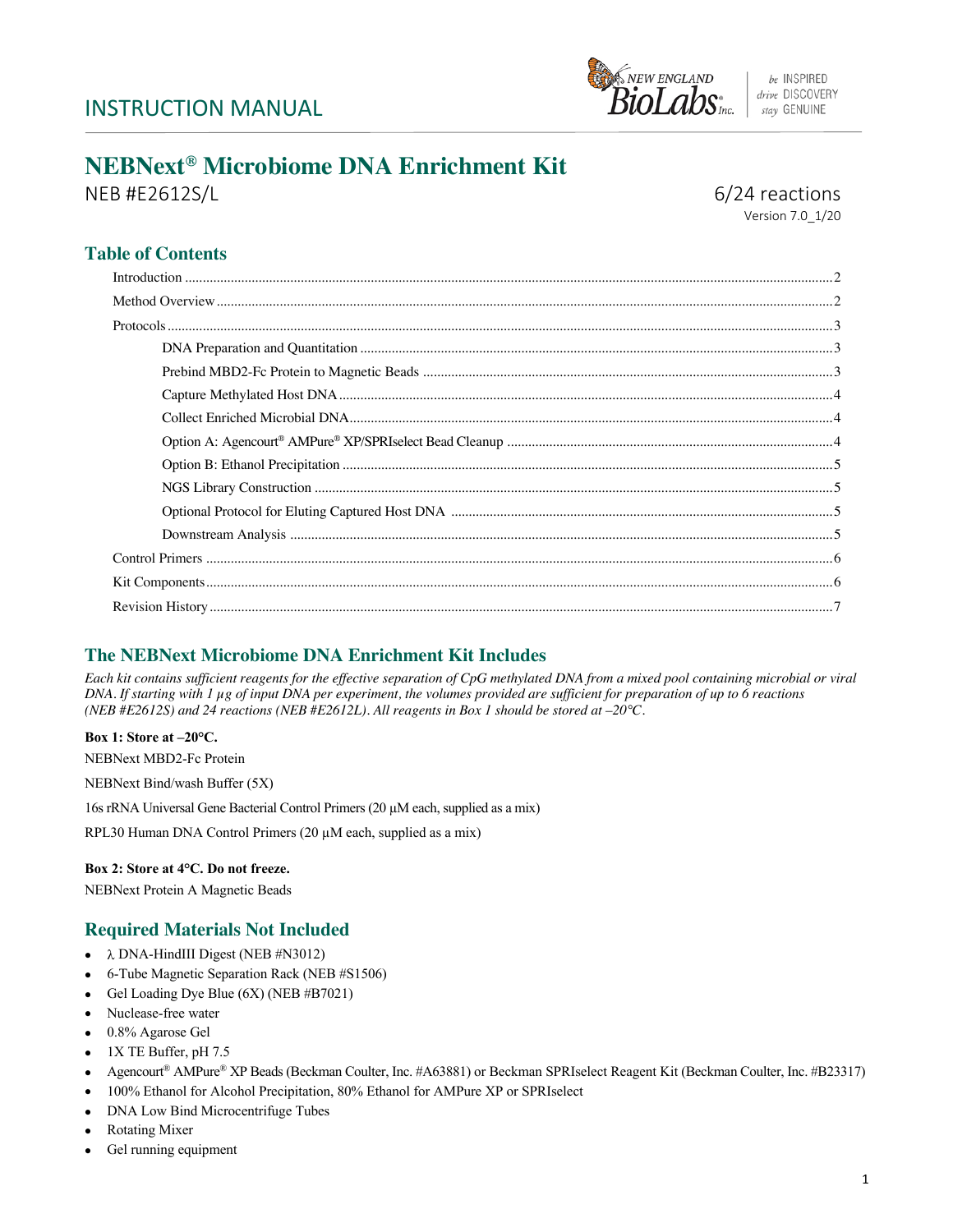- Heat block or Thermomixer
- **Microcentrifuge**
- Proteinase K, Molecular Biology Grade (optional; required for eluting captured host DNA) (NEB #P8107)
- Optional: Luna® Universal qPCR Master Mix (NEB #M3003)

# **Introduction**

The NEBNext Microbiome DNA Enrichment Kit facilitates enrichment of microbial DNA from samples containing methylated host DNA (including human), by selective binding and removal of the CpG-methylated host DNA. Importantly, microbial diversity remains intact after enrichment.

In human DNA, 4–6% of cytosines are methylated, and 60–90% of these methylated cytosines are at CpG sites (1,2). In contrast, methylation at CpG sites in microbial species is rare. The NEBNext Microbiome DNA Enrichment Kit uses a simple and fast magnetic bead-based method to selectively bind and remove CpG-methylated host DNA. The method uses the MBD2-Fc protein, which is composed of the methylated CpG-specific binding protein MBD2, fused to the Fc fragment of human IgG. The Fc fragment binds readily to Protein A, enabling effective attachment to Protein A-bound magnetic beads. The MBD2 domain of this protein binds specifically and tightly to CpG methylated DNA. Application of a magnetic field then pulls out the CpG-methylated (eukaryotic) DNA, leaving the non-CpGmethylated (microbial) DNA in the supernatant (3). If desired, the host DNA captured in the magnetic bead pellet can be eluted, and a protocol is provided for this.

The NEBNext Microbiome DNA Enrichment Kit is suitable for a wide range of sample types, including samples with high levels of contaminating host DNA, (3,4) and is also effective for separation of organelle DNA (e.g., mitochondria, chloroplast) from eukaryote nuclear DNA (5). The kit is compatible with downstream applications including next generation sequencing on all platforms, qPCR and end-point PCR.

#### References

- 1. Lister, R. et al. (2009) *Nature*, 462, 315–322.
- 2. Tucker, K. L. (2001) *Neuron*, 30, 649–652.
- 3. Feehery, G. R. et al. (2013) *PLoS One* 8(10):e76096.
- 4. Zheng, Z. (2014), *Genome Announcements* 2(2):e00273–14.
- 5. Yigit, E. et al. (2014). *Appl. Plant Sci.* 2014 2(11): 1400064.

#### **Method Overview**

*Step I—Prepare Genomic DNA*

DNA should be free of proteins, proteinase, SDS and organic solvents; size should be  $\geq 15$  kb for optimal performance.

*Step II—Combine MBD2-Fc and Magnetic Beads in 1X Bind/wash Buffer.*

Incubate the reaction for 10 minutes at room temperature. Wash beads two times in Bind/wash Reaction Buffer.

*Step III—Add DNA to MBD2-Fc Magnetic Beads.* 

Incubate the reaction for 15 minutes at room temperature with gentle mixing.

*Step IV—Collect Supernatant Fraction containing enriched microbial DNA and Bead Fraction-Containing Host DNA.* 

#### **Figure 1. Separation workflow.**

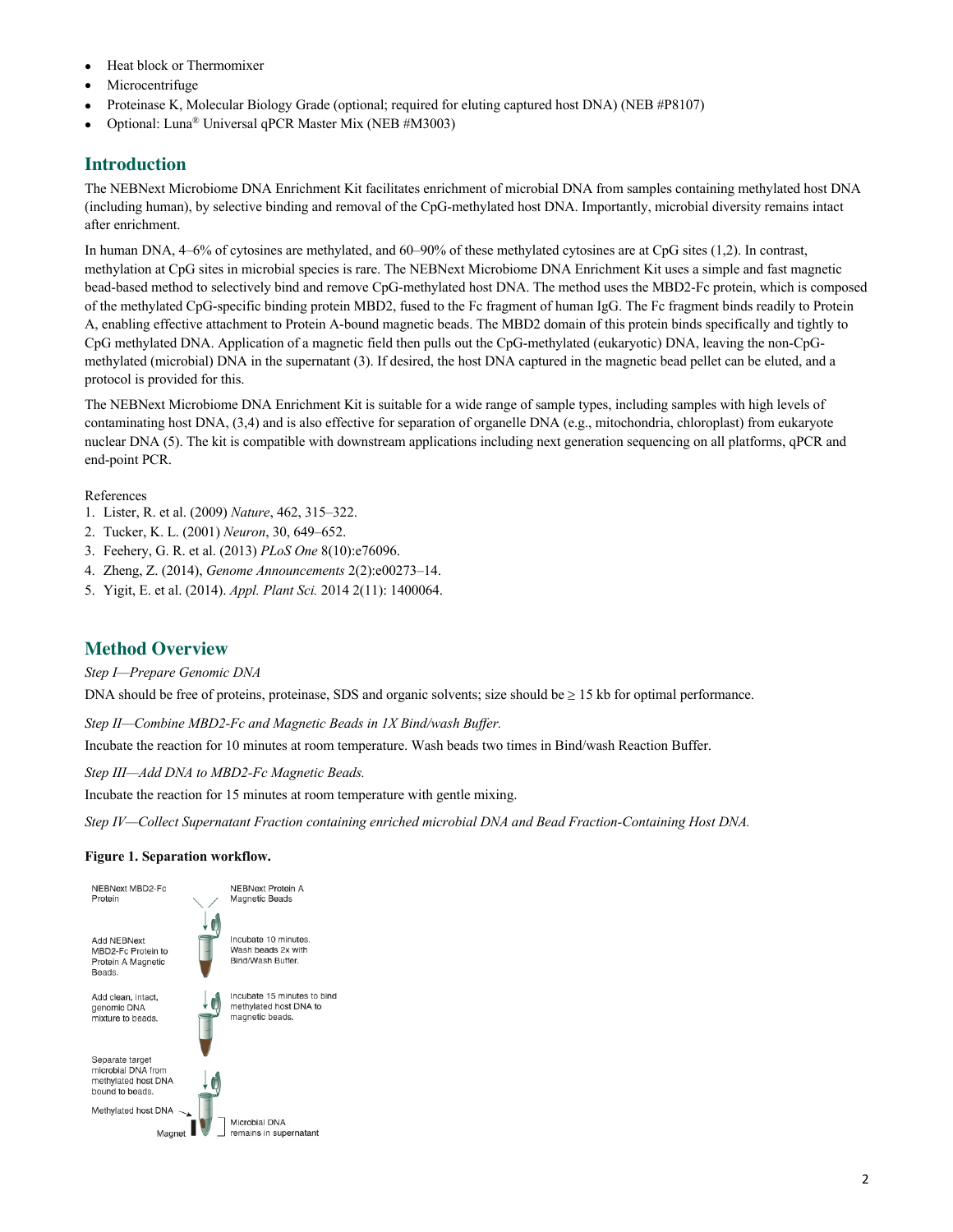# **Protocols**

#### **Note: It is important to use sterile technique to avoid environmental DNA contamination.**

### DNA Preparation and Quantitation

Any method for the purification of protein-free genomic DNA can be used, including Proteinase K treatment followed by phenol/chloroform extraction and ethanol precipitation, lysozyme digestion, Qiagen® column preparation, NEB Monarch column preparation (for genomic DNA) or other methods. Sonication, nebulization, chaotropic salts, enzymatic fragmentation, rough handling, multiple freeze-thaws, or any other procedure that would cause DNA to shear, should be avoided. Samples should be in DNase-free TE buffer (pH 7.5) and be at least **15 kb or greater in size, and free of small molecular weight fragments.** If the DNA fragment size is < 15 kb, enrichment will be less efficient. Determine DNA quality and quantity by agarose gel electrophoresis of the sample alongside a DNA marker (e.g., Lambda DNA-HindIII Digest, NEB #N3012). **It is also important to quantitate the amount of DNA in the experimental sample by A260 measurement using a spectrophotometer, such as a Nanodrop® instrument or Qubit® Fluorometer.**

# Prebind MBD2-Fc Protein to Magnetic Beads

Before proceeding, you need to determine the volume of prepared beads required for enriching microbial DNA from your sample.

- For every 6.25 ng of input DNA you will need 1 µl of MBD2-Fc-bound magnetic beads for enrichment; therefore, if your total input DNA is 1 µg, you will need 160 µl of MBD2-Fc-bound magnetic beads.
- The amount of MBD2-Fc-bound magnetic beads required (Y) can be calculated using the following equation:

```
amount of MBD2-Fc-
                                                Input DNA (ng)
Y =bound magnetic beads (\mu l)6.25 ng/\mul
For example:
     \frac{1000 \text{ (ng)}}{6.25 \text{ no/u}} = 160 \text{ µl}6.25 ng/\mul
```
#### **The following protocol will yield 160 µl MBD2-Fc-bound magnetic beads for a 1 µg input sample. For other input sample amounts, scale accordingly.**

- 1. Resuspend NEBNext Protein A Magnetic Beads by gently pipetting the slurry up and down until the suspension is homogeneous. Alternatively, rotate the tube on a rotating mixer gently for 15 minutes at 4°C. **Do not vortex.**
- 2. Prepare 1X Bind/wash Buffer on ice by diluting 1 part NEBNext Bind/wash Buffer (5X) with 4 parts DNase-free water. One individual reaction, from start to finish, will require 4 ml of 1X Bind/wash Buffer.
- 3. In one tube, add 16 µl of MBD2-Fc protein and 160 µl of Protein A Magnetic Beads. For input amounts other than 1 µg, add (0.1 x Y) µl of MBD2-Fc protein and (Y) µl of Protein A magnetic beads. Mix by pipetting up and down until the beads are completely homogeneous, at least 5-10 times.

#### **Note: Y is calculated on page 3.**

- 4. Mix the bead-protein mixture by placing the tube in a rotating mixer for 10 minutes at room temperature.
- 5. Briefly spin the tube and place on the magnetic rack for 2–5 minutes or until the beads have collected to the wall of the tube and the solution is clear.
- 6. Carefully remove the supernatant with a pipette without disturbing the beads.
- 7. Add 1 ml of 1X Bind/wash Buffer (kept on ice) to the tube to wash the beads. Pipette up and down until the beads are completely homogeneous, at least 5-10 times.
- 8. Mix the beads on a rotating mixer for 3 minutes at room temperature.
- 9. Briefly spin the tube and place on the magnetic rack for 2–5 minutes or until the beads have collected to the wall of the tube and the solution is clear.
- 10. Carefully remove the supernatant with a pipette without disturbing the beads.
- 11. Repeat steps 7–10.
- 12. Remove the tube from the rack and add 160 µl of 1X Bind/wash Buffer (kept on ice) to resuspend the beads. For input amounts other than 1 µg, add (Y) µl of 1X Bind/wash Buffer to resuspend the beads. Mix by pipetting up and down a few times. **Note: Y is calculated on page 3.**
- 13. The MBD2-Fc-bound magnetic beads are stable for up to 7 days at 4°C.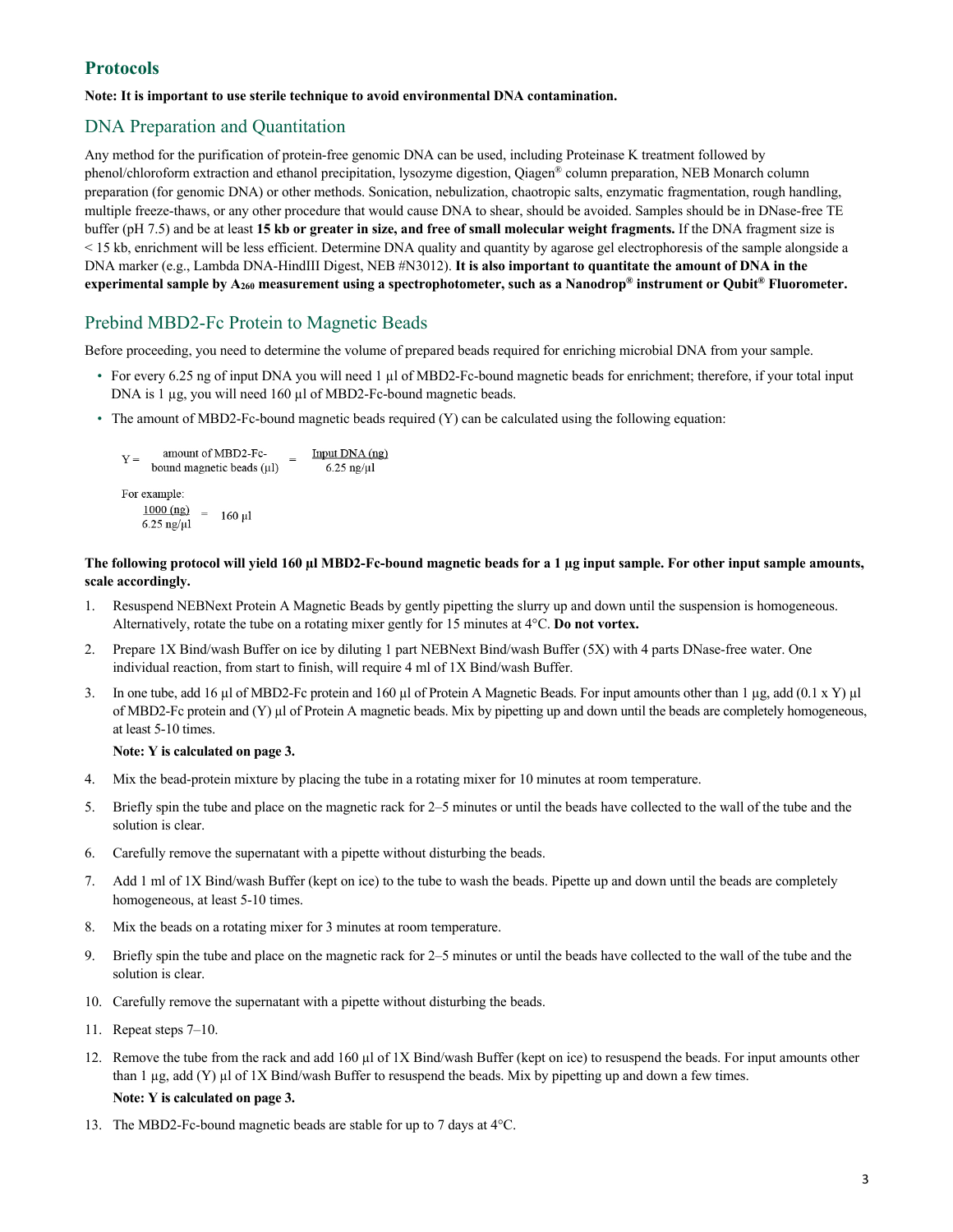# Capture Methylated Host DNA

1. Add 1 µg in up to 200 µl input DNA to the tube containing the 160 µl of MBD2-Fc-bound magnetic beads. For other DNA input amounts, add DNA to (Y) µl of MBD2-Fc bound magnetic beads.

#### **Note: Y is calculated on page 3.**

2. Add undiluted Bind/wash Buffer (5X) for a final concentration of 1X. (For example add 10 µl of Bind/wash Buffer (5X) if the DNA input sample was 40 µl, add 4 µl of Bind/wash Buffer (5X) if the DNA sample was 16 µl). Pipette the sample up and down until the beads are completely homogenous, at least 5-10 times.

Volume of 5X Bind/wash Buffer to add  $(\mu l)$  = Vol input DNA  $(\mu l)/4$ 

3. Agitate the tube on a rotating mixer for 15 minutes at room temperature with rotation.

# Collect Enriched Microbial DNA

- 1. Briefly spin the tube and place on the magnetic rack for 5 minutes until the beads have collected to the wall of the tube and the solution is clear.
- 2. Carefully remove the supernatant with a pipette, without disturbing the beads and transfer it to a clean microcentrifuge tube. This supernatant contains the target microbial DNA. Store this sample at  $-20^{\circ}$ C or proceed directly to purification:

Purify the samples by either AMPure XP bead cleanup (page 4) or ethanol precipitation (page 5).

To elute captured host DNA, see page 5.

# Option A: Agencourt AMPure XP/SPRIselect Bead Cleanup

- 1. Vortex AMPure XP/SPRIselect Beads to resuspend.
- 2. If your enriched sample volume x 2.8 from the previous step exceeds your tube volume, split into two tubes.
- 3. Add 1.8X volume of resuspended AMPure XP or SPRIselect beads to the sample. Mix well by pipetting up and down at least 10 times. Be careful to expel all of the liquid out of the tip during the last mix.
- 4. Incubate samples for at least 5 minutes at room temperature.
- 5. Place the tube on the appropriate magnetic stand to separate the beads from the supernatant. If necessary, quickly spin the sample to collect the liquid from the sides of the tube or plate wells before placing on the magnetic stand.
- 6. After 5 minutes (or when the solution is clear), carefully remove and discard the supernatant. Be careful not to disturb the beads that contain DNA targets.
- 7. Add 400 µl of freshly prepared 80% ethanol to the tube/plate while in the magnetic stand. Incubate at room temperature for 30 seconds, and then carefully remove and discard the supernatant. Be careful not to disturb the beads that contain DNA targets.
- 8. Repeat Step 7 once for a total of two washes. Be sure to remove all visible liquid after the second wash. If necessary, briefly spin the tube/plate, place back on the magnetic stand and remove traces of ethanol with a p10 pipette tip.
- 9. Air dry the beads for up to 5 minutes while the tube/plate is on the magnetic stand with the lid open.

**Caution: Do not over-dry the beads. This may result in lower recovery of DNA. Elute the samples when the beads are still dark brown and glossy looking, but when all visible liquid has evaporated. When the beads turn brown and start to crack, they are too dry.** 

- 10. Remove the tube from the magnetic stand. Elute the DNA target from the beads by adding 50 µl of 1X TE (use 25 µl for each tube if sample was split in two).
- 11. Mix well by pipetting up and down 10 times. Incubate for at least 2 minutes at room temperature. If necessary, quickly spin the sample to collect the liquid from the sides of the tube or plate wells before placing back on the magnetic stand.
- 12. Place the tube/plate on the magnetic stand. After 5 minutes (or when the solution is clear), transfer eluate to a new microcentrifuge tube (combine the eluates if sample was split in two).
- 13. The sample can now be used for NGS library construction or other downstream analysis (see page 5 for quantitation by agarose gel or qPCR).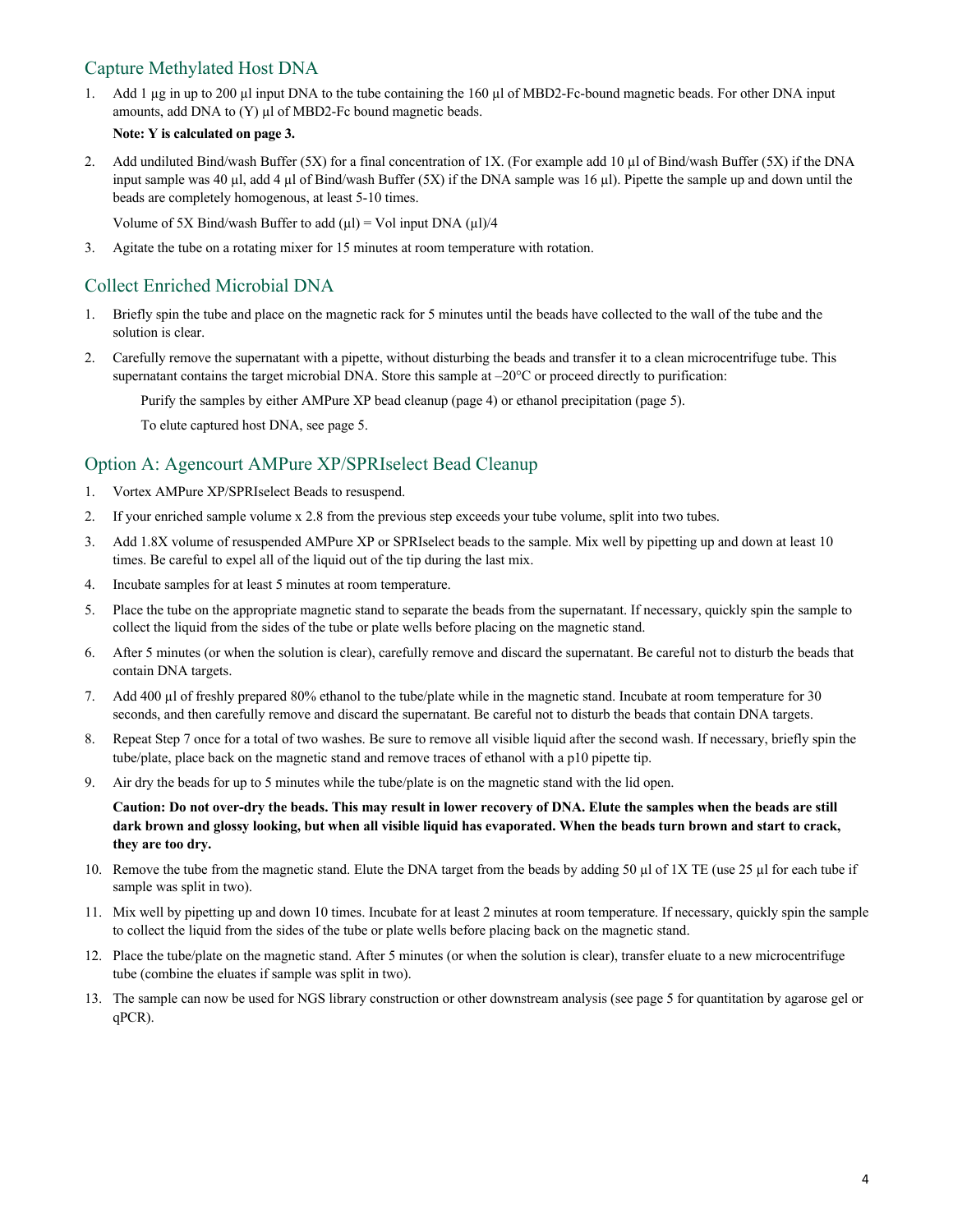# Option B: Ethanol Precipitation

- 1. Add 2.5 volumes of 100% ethanol\*, incubate for 10 minutes on ice, then centrifuge the sample for 30 minutes at 13,000 rpm (16,000 rcf). Remove the ethanol, allow the pellet to air dry, and then resuspend the pellet in a small quantity  $(50 \mu l)$  of TE buffer.
- 2. If the ethanol pellet contained any residual beads, the resuspended sample can be placed on the magnetic rack 5 minutes to concentrate the beads on the inner wall of the tube, and the supernatant can be transferred to a fresh microcentrifuge tube.
- 3. The sample can now be used for NGS library construction or other downstream analysis (see page 5 for quantitation by agarose gel or qPCR).
	- \* For ethanol precipitation of the proteinase 1 < digested host DNA also add 0.3 M (final) Na-Acetate

### NGS Library Construction

Enriched samples are compatible with NEBNext DNA Library Prep reagents for the following platforms:

- Illumina® (NEB #E6040, E7370, E7645, E7103, E7805, E6177)
- Ion Torrent<sup>™</sup> (NEB #E6270, #E6285)

### Optional Protocol for Eluting Captured Host DNA

This step elutes the captured host DNA from the MBD2-Fc-bound magnetic beads.

- 1. While the tube with the beads (page 4, section "Collect Enriched Microbial DNA", Step 2) is still in the magnetic rack, add 1 ml of 1X Bind/wash Buffer (kept on ice) to wash the beads.
- 2. Carefully remove the wash buffer with a pipette without disturbing the beads.
- 3. Add 150 µl of 1X TE and 15 µl of Proteinase K to the sample pellet. Mix beads by gentle vortexing (1,200 rpm) or by flicking the tube. (Note: The pellet may be difficult to resuspend initially due to the high concentration of genomic DNA bound to the beads.) Incubate the slurry in a heat block or thermomixer set at 65°C for 20 minutes, with occasional mixing (3–5 times).
- 4. Briefly centrifuge the sample at 13,000 rpm in a microcentrifuge.
- 5. Place the tube on the magnetic rack for 2–5 minutes or until the beads have collected to the wall of the tube and the solution is clear.
- 6. Carefully remove the supernatant and transfer to a fresh microcentrifuge tube.
- 7. This eluted sample contains the methylated host DNA. Store this sample at  $-20^{\circ}$ C, or proceed directly to purification via using AMPure XP bead cleanup (see page 4) or ethanol precipitation (see page 5).

#### Downstream Analysis

#### *Quantitation of DNA by agarose gel electrophoresis*

- 1. Prepare the unenriched sample by diluting 0.1 µg of unenriched input DNA in TE Buffer for a final volume of 20 µl.
- 2. Aliquot 20 µl of the unenriched DNA, supernatant fraction containing the enriched mircobial DNA, and eluted fraction containing the eukaryotic host DNA into separate tubes. Add 5 µl of Gel Loading Dye, Blue (6X) (NEB #B7021) or other loading buffer to each sample.
- 3. Load 20  $\mu$ l of each sample alongside an appropriate DNA marker ( $\lambda$  DNA-HindIII Digest, NEB #N3012) on a 0.8% agarose gel. Since the supernatant fraction containing enriched microbial DNA will be depleted of host DNA, the total amount of DNA seen on the gel will be reduced compared to the input control. (See example in Figure 2, page 6)

#### *Validation of enrichment by qPCR*

- 1. Prepare the unenriched sample by diluting the same quantity as previously used for enrichment in TE Buffer in a final volume of 50 µl.
- 2. For each sample (input, enriched and purified microbial DNA, aliquoted and purified host (human DNA), aliquot the volume appropriate for your qPCR reaction in triplicate. Do this for all primer pairs used (16s rRNA gene and RPL30 gene or other primers for host DNA).
- 3. Add the appropriate volume of qPCR primers for your qPCR kit. Dilute as needed. Primers are supplied as 20 µM each.
- 4. Perform qPCR and analyze results as appropriate for your qPCR reagents and instrument.
- 5. In the microbial fraction, little to no change in the Cq value for enriched universal bacterial control primers should be observed between the input fractions. A significant Cq shift should be observed between the input and enriched fraction with RPL30 or other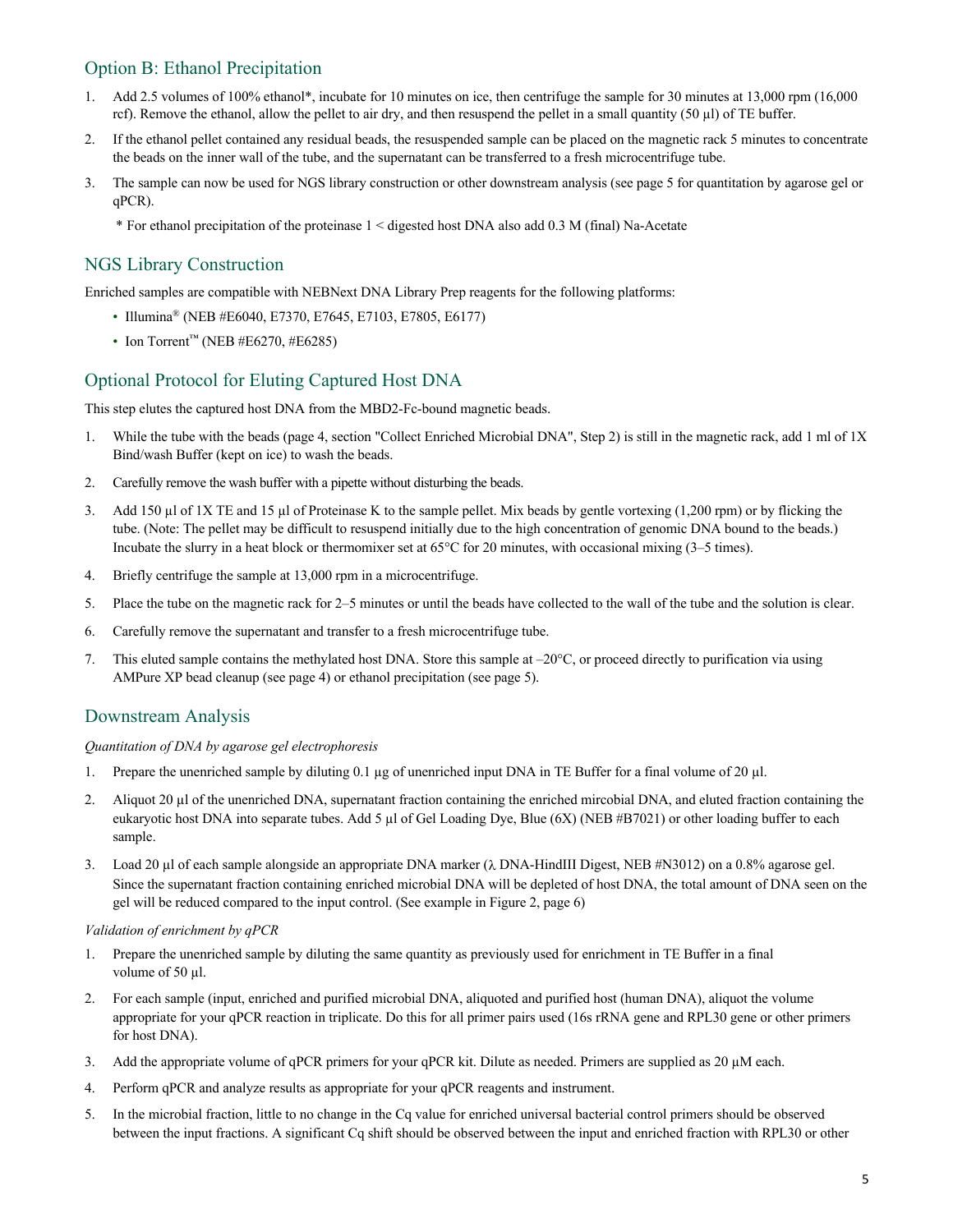host primers. In the host fraction, a small shift of Cq should be observed with the RPL30 or other host primers. A significant shift should be observed for the 16SrRNA primers.





*Lane M, Lambda DNA-Hind III Digest, NEB #N3012; Lane 1, Unenriched input DNA; Lane 2, Supernatant fraction containing enriched microbial DNA; Lane 3, Eluted DNA from magnetic bead pellet containing host DNA.*

# **Control Primers**

| <b>PRODUCT</b>                               | <b>INDEX PRIMER SEQUENCE</b>                                                                    |
|----------------------------------------------|-------------------------------------------------------------------------------------------------|
| 16s rRNA Gene Universal Bacteria Control     | 5'-CCATGAAGTCGGAATCGCTAG_forward                                                                |
| Primers $(20 \mu M)$                         | 5'-GCTTGACGGGCGGTGT reverse                                                                     |
|                                              | Amplicon-                                                                                       |
|                                              | CCATGAAGTCGGAATCGCTAGTAATCGTGGATCAGAATGCCACGGTGAATACGTTC<br>CCGGGCCTTGTACACACCGCCCGTCAAGC 85 bp |
| RPL30 Human DNA Control Primers $(20 \mu M)$ | 5'-GCCCGTTCAGTCTCTTCGATT_forward                                                                |
|                                              | 5'-CAAGGCAAAGCGAAATTGGT reverse                                                                 |
|                                              | Amplicon-                                                                                       |
|                                              | GCCCGTTCAGTCTCTTCGATTACCTCAAAGCTGGGCAGTTGTTAGCGAGAAT<br>GACCAATTTCGCTTTGCCTTG 73 bp             |

# **Kit Components**

# NEB #E2612S Table of Components

| NEB#   | <b>PRODUCT</b>                                   | <b>VOLUME</b>     |
|--------|--------------------------------------------------|-------------------|
| E2614A | NEBNext MBD2-Fc Protein                          | $0.1$ ml          |
| E2615A | NEBNext Protein A Magnetic Beads                 | 1.0 <sub>m1</sub> |
| E2616A | NEBNext Bind/Wash Buffer                         | $12 \text{ ml}$   |
| E2618A | 16s rRNA Gene Universal Bacteria Control Primers | $0.012$ ml        |
| E2619A | RPL30 Human DNA Control Primers                  | $0.012$ ml        |

# NEB #E2612L Table of Components

| NER#    | <b>PRODUCT</b>                                   | VOLUME     |
|---------|--------------------------------------------------|------------|
| E2614AA | NEBNext MBD2-Fc Protein                          | $0.4$ m    |
| E2615AA | NEBNext Protein A Magnetic Beads                 | $4.0$ ml   |
| E2616AA | NEBNext Bind/Wash Buffer                         | 48 ml      |
| E2618AA | 16s rRNA Gene Universal Bacteria Control Primers | $0.048$ ml |
| E2619AA | RPL30 Human DNA Control Primers                  | $0.048$ ml |